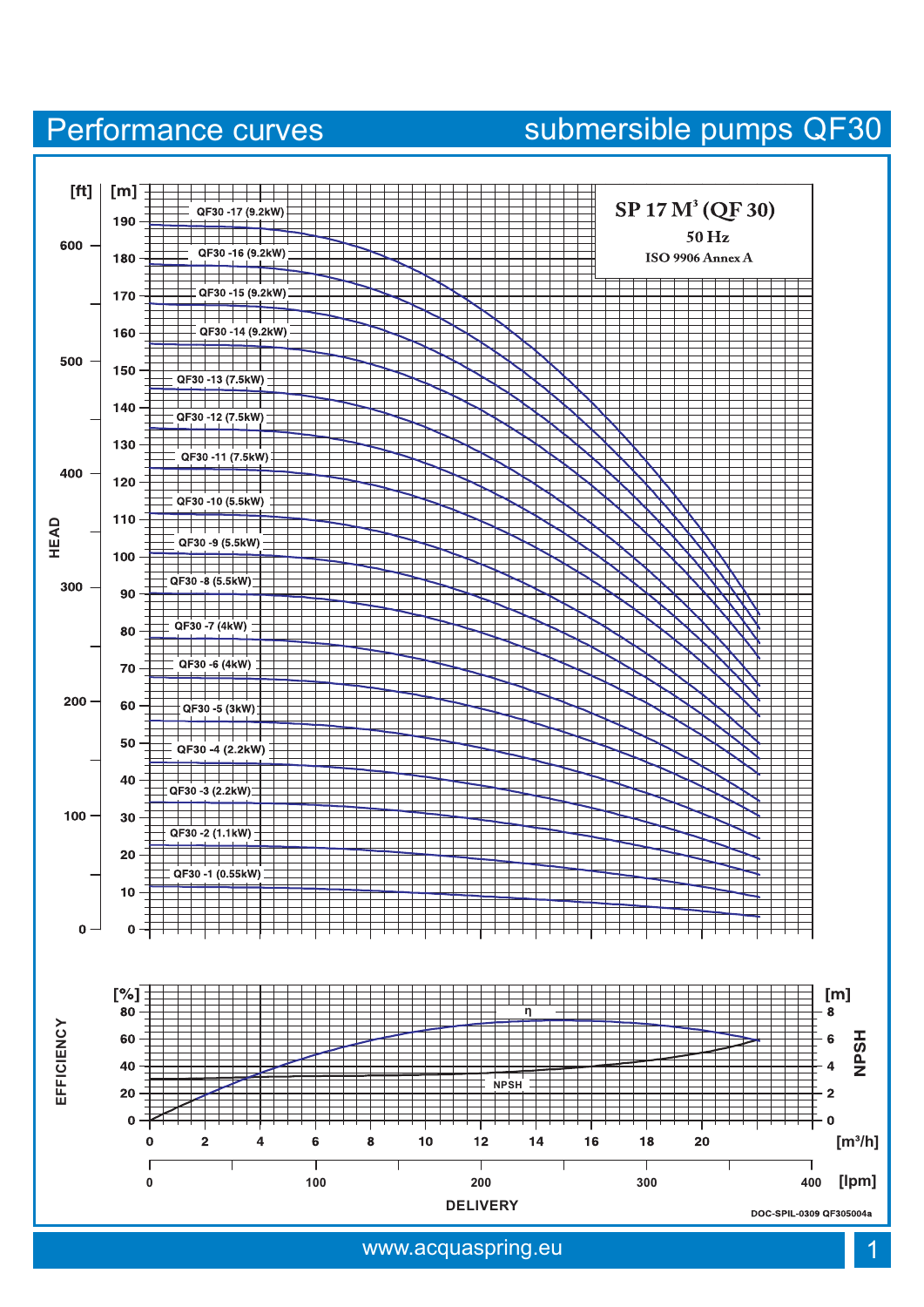### 2 www.acquaspring.eu



## Performance curves submersible pumps QF30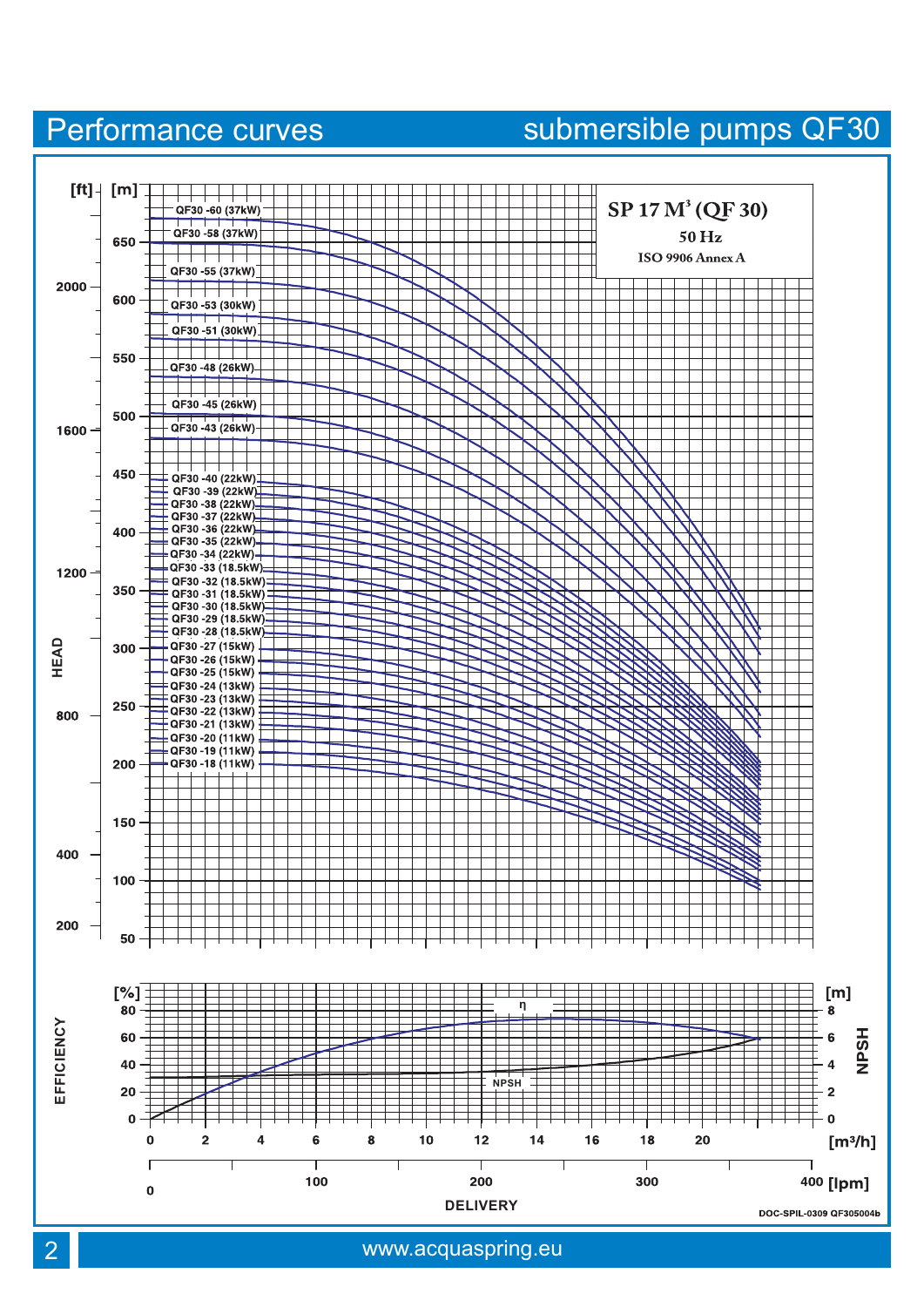# Dimensions and weights QF 30 50 Hz

### **Dimensions**



QF30-43 up to QF30-60 are mounted in sleeve with Rp 3" connection

| Technical parameters of range QF 30<br><b>Motor</b><br>Net weight [kg] |                                                |                         |                      |                                            |                  |                                            |                  |            |            |                          |          |                                            |                  |
|------------------------------------------------------------------------|------------------------------------------------|-------------------------|----------------------|--------------------------------------------|------------------|--------------------------------------------|------------------|------------|------------|--------------------------|----------|--------------------------------------------|------------------|
| Pump                                                                   |                                                |                         | Dimensions [mm]<br>B |                                            |                  |                                            |                  |            |            |                          |          | Motor                                      |                  |
| <b>Model</b>                                                           | Model                                          | P<br>[kW]               | c                    | 1X230V                                     | 3X220V<br>3X400V | 1X230V                                     | 3X220V<br>3X400V | D          | E*         | $E^{\star\star}$         | Pump     | 1X230                                      | 3X220V<br>3X400V |
| QF30-1                                                                 | <b>MCIP 100</b>                                | 0.55                    | 318                  | 352                                        | 352              | 670                                        | 670              | 95         | 131        | $\overline{a}$           | 7        | 9                                          | 9                |
| QF30-2                                                                 | <b>MCIP 100</b>                                | 1.1                     | 378                  | 424                                        | 382              | 802                                        | 760              | 95         | 131        | -                        | 9        | 12                                         | 10               |
| QF30-3                                                                 | <b>MCIP 101</b>                                | 2.2                     | 439                  | 585                                        | 480              | 1024                                       | 919              | 95         | 131        | $\overline{\phantom{a}}$ | 10       | 20                                         | 16               |
| QF30-4                                                                 | <b>MCIP 101</b>                                | 2.2                     | 499                  | 585                                        | 480              | 1084                                       | 979              | 95         | 131        | $\frac{1}{2}$            | 11       | 20                                         | 16               |
| QF30-3                                                                 | <b>MCIP 101</b>                                | 2.2                     | 439                  | $\overline{\phantom{a}}$                   | 547              | $\overline{\phantom{0}}$                   | 986              | 95         | 131        | $\overline{a}$           | 10       |                                            | 19               |
| QF30-4                                                                 | <b>MCIP 101</b>                                | 2.2                     | 499                  | $\overline{\phantom{a}}$                   | 547              | $\overline{a}$                             | 1046             | 95         | 131        | $\overline{a}$           | 11       |                                            | 19               |
| QF30-5                                                                 | <b>MCIP 101</b>                                | 3                       | 560                  | $\overline{\phantom{a}}$                   | 623              | $\frac{1}{2}$                              | 1183             | 95         | 131        | $\overline{a}$           | 12       |                                            | $\overline{22}$  |
| QF30-6                                                                 | <b>MCIP 101</b>                                | 4                       | 620                  | $\overline{\phantom{a}}$                   | 623              | $\overline{\phantom{0}}$                   | 1243             | 95         | 131        |                          | 14       |                                            | 22               |
| QF30-7                                                                 | <b>MCIP 101</b>                                | $\overline{\mathbf{4}}$ | 681                  | $\overline{a}$                             | 623              | $\overline{a}$                             | 1304             | 95         | 131        | $\overline{a}$           | 15       |                                            | 22               |
| QF30-8                                                                 | <b>MCIP 101</b>                                | 5.5                     | 741                  | $\overline{a}$                             | 737              | $\overline{a}$                             | 1478             | 95         | 131        | $\frac{1}{2}$            | 16       |                                            | 27               |
| QF30-9                                                                 | <b>MCIP 101</b>                                | 5.5                     | 802                  | $\blacksquare$                             | 737              | $\overline{\phantom{0}}$                   | 1539             | 95         | 131        | $\frac{1}{2}$            | 17       |                                            | 27               |
| QF30-10                                                                | <b>MCIP 101</b>                                | 5.5                     | 862                  | $\overline{a}$                             | 737              | $\overline{a}$                             | 1599             | 95         | 131        | ÷,                       | 18       |                                            | 27               |
| QF30-11                                                                | <b>MCIP 101</b>                                | 7.5                     | 923                  | $\overline{a}$                             | 814              | $\overline{a}$                             | 1737             | 95         | 131        | $\frac{1}{2}$            | 20       |                                            | 32               |
| QF30-12                                                                | <b>MCIP 101</b>                                | 7.5                     | 983                  | $\blacksquare$                             | 814              | $\overline{\phantom{0}}$                   | 1797             | 95         | 131        | $\frac{1}{2}$            | 21       |                                            | 32               |
| QF30-13                                                                | <b>MCIP 101</b>                                | 7.5                     | 1044                 |                                            | 814              |                                            | 1858             | 95         | 131        |                          | 22       |                                            | 32               |
| QF30-8                                                                 | MATA SF 150                                    | 5.5                     | 758                  |                                            | 694              |                                            | 1452             | 142        | 143        | 145                      | 16       |                                            | 48               |
| QF30-9                                                                 | 150<br><b>MATA SF</b>                          | 5.5                     | 819                  | $\overline{\phantom{a}}$                   | 694              | $\overline{\phantom{a}}$                   | 1513             | 142        | 143        | 145                      | 17       | $\overline{\phantom{a}}$                   | 48               |
| QF30-10                                                                | MATA SF 150                                    | 5.5                     | 879                  | $\overline{a}$                             | 694              | $\overline{a}$                             | 1573             | 142        | 143        | 145                      | 18       | $\overline{a}$                             | 48               |
| QF30-11                                                                | <b>MATA SF</b><br>150                          | 7.5                     | 940                  | $\overline{\phantom{a}}$                   | 714              |                                            | 1654             | 142        | 143        | 145                      | 20       | $\overline{a}$                             | 50               |
| QF30-12                                                                | <b>MATA SF</b><br>150                          | 7.5                     | 1000                 | $\overline{\phantom{a}}$                   | 714              | $\overline{\phantom{0}}$                   | 1714             | 142        | 143        | 145                      | 21       | $\overline{\phantom{a}}$                   | 50               |
| QF30-13                                                                | <b>MATA SF</b><br>150                          | 7.5                     | 1061                 | $\overline{a}$                             | 714              | $\overline{a}$                             | 1775             | 142        | 143        | 145                      | 22       | $\overline{a}$                             | 50               |
| QF30-14                                                                | <b>MATA SF</b><br>150                          | 9.3                     | 1121                 |                                            | 744              |                                            | 1865             | 142        | 143        | 145                      | 23       |                                            | 53               |
| QF30-15                                                                | <b>MATA SF</b><br>150                          | 9.3                     | 1182                 | $\overline{\phantom{a}}$<br>$\overline{a}$ | 744              | $\overline{\phantom{a}}$<br>$\overline{a}$ | 1926             | 142        | 143        | 145                      | 25       | $\overline{\phantom{a}}$<br>$\overline{a}$ | 53               |
| QF30-16<br>QF30-17                                                     | <b>MATA SF</b><br>150<br>MATA SF 150           | 9.3                     | 1242<br>1303         |                                            | 744<br>744       |                                            | 1986<br>2047     | 142<br>142 | 143<br>143 | 145<br>145               | 26<br>27 |                                            | 53<br>53         |
|                                                                        |                                                | 9.3                     |                      | $\frac{1}{2}$                              | 774              | $\overline{a}$                             |                  | 142        |            | 145                      | 28       | $\overline{a}$                             |                  |
| QF30-18<br>QF30-19                                                     | <b>MATA SF</b><br>150<br><b>MATA SF</b><br>150 | 11<br>11                | 1363<br>1424         | $\overline{\phantom{a}}$<br>$\overline{a}$ | 774              | $\overline{a}$<br>$\overline{a}$           | 2137<br>2198     | 142        | 143<br>143 | 145                      | 30       | $\overline{a}$<br>$\overline{a}$           | 56<br>56         |
| QF30-20                                                                | <b>MATA SF</b><br>150                          | 11                      | 1484                 | $\frac{1}{2}$                              | 774              | L                                          | 2258             | 142        | 143        | 145                      | 31       | $\overline{a}$                             | 56               |
| QF30-21                                                                | <b>MATA SF</b><br>150                          | 13                      | 1545                 | $\overline{\phantom{a}}$                   | 824              | $\overline{\phantom{a}}$                   | 2369             | 142        | 143        | 145                      | 32       | $\frac{1}{2}$                              | 61               |
| QF30-22                                                                | MATA SF 150                                    | 13                      | 1605                 | $\overline{\phantom{a}}$                   | 824              | $\overline{\phantom{0}}$                   | 2429             | 142        | 143        | 145                      | 33       | $\frac{1}{2}$                              | 61               |
| QF30-23                                                                | MATA SF 150                                    | 13                      | 1666                 | $\overline{\phantom{a}}$                   | 824              | $\overline{\phantom{0}}$                   | 2490             | 142        | 143        | 145                      | 34       | $\overline{a}$                             | 61               |
| QF30-24                                                                | <b>MATA SF</b><br>15 <sub>C</sub>              | 13                      | 1726                 | $\overline{a}$                             | 824              | $\overline{a}$                             | 2550             | 142        | 143        | 145                      | 36       | $\overline{a}$                             | 61               |
| QF30-25                                                                | <b>MATA SF</b><br>150                          | 15                      | 1787                 | $\overline{\phantom{a}}$                   | 869              | $\overline{\phantom{0}}$                   | 2656             | 142        | 143        | 145                      | 37       | $\overline{a}$                             | 66               |
| QF30-26                                                                | MATA SF 150                                    | 15                      | 1847                 | $\overline{\phantom{a}}$                   | 869              | $\overline{\phantom{0}}$                   | 2716             | 142        | 143        | 145                      | 38       | $\overline{a}$                             | 66               |
| QF30-27                                                                | MATA SF 150                                    | 15                      | 1908                 | $\overline{a}$                             | 869              | $\overline{a}$                             | 2777             | 142        | 143        | 145                      | 39       | $\overline{a}$                             | 66               |
| QF30-28                                                                | MATA SF 150                                    | 18.5                    | 1968                 | $\overline{\phantom{a}}$                   | 914              | ÷,                                         | 2882             | 142        | 143        | 145                      | 41       | $\frac{1}{2}$                              | 70               |
| QF30-29                                                                | <b>MATA SF</b><br>150                          | 18.5                    | 2029                 | $\overline{\phantom{a}}$                   | 914              | $\overline{a}$                             | 2943             | 142        | 143        | 145                      | 42       | $\overline{a}$                             | 70               |
| QF30-30                                                                | MATA SF 150                                    | 18.5                    | 2089                 | $\overline{a}$                             | 914              | $\overline{a}$                             | 3003             | 142        | 143        | 145                      | 43       | $\overline{a}$                             | 70               |
| QF30-31                                                                | MATA SF 150                                    | 18.5                    | 2150                 | $\overline{\phantom{a}}$                   | 914              |                                            | 3064             | 142        | 143        | 145                      | 44       |                                            | 70               |
| QF30-32                                                                | MATA SF 150                                    | 18.5                    | 2210                 | $\overline{\phantom{a}}$                   | 914              | $\overline{a}$                             | 3124             | 142        | 143        | 145                      | 46       | $\overline{a}$                             | 70               |
| QF30-33                                                                | MATA SF 150                                    | 18.5                    | 2271                 | $\overline{a}$                             | 914              | $\overline{a}$                             | 3185             | 142        | 143        | 145                      | 47       | $\overline{a}$                             | 70               |
| QF30-34                                                                | MATA SF 150                                    | 22                      | 2331                 | $\overline{\phantom{a}}$                   | 1004             | $\overline{\phantom{0}}$                   | 3335             | 142        | 143        | 145                      | 48       | $\frac{1}{2}$                              | 79               |
| QF30-35                                                                | <b>MATA SF</b><br>150                          | 22                      | 2392                 | $\overline{\phantom{a}}$                   | 1004             | $\overline{\phantom{0}}$                   | 3396             | 142        | 143        | 145                      | 49       | $\frac{1}{2}$                              | 79               |
| QF30-36                                                                | <b>MATA SF</b><br>150                          | 22                      | 2452                 | $\overline{a}$                             | 1004             | $\overline{a}$                             | 3456             | 142        | 143        | 145                      | 50       | $\overline{a}$                             | 79               |
| QF30-37                                                                | <b>MATA SF</b><br>150                          | 22                      | 2513                 | $\overline{\phantom{a}}$                   | 1004             | $\overline{\phantom{0}}$                   | 3517             | 142        | 143        | 145                      | 52       | $\overline{\phantom{0}}$                   | 79               |
| QF30-38                                                                | <b>MATA SF</b><br>150                          | 22                      | 2573                 | $\blacksquare$                             | 1004             | $\overline{\phantom{a}}$                   | 3577             | 142        | 143        | 145                      | 53       | $\frac{1}{2}$                              | 79               |
| QF30-39                                                                | <b>MATA SF</b><br>150                          | 22                      | 2634                 | $\overline{\phantom{a}}$                   | 1004             | $\overline{\phantom{0}}$                   | 3638             | 142        | 143        | 145                      | 54       | $\frac{1}{2}$                              | 79               |
| QF30-40                                                                | <b>MATA SF</b><br>150                          | 22                      | 2694                 | $\overline{\phantom{a}}$                   | 1004             | -                                          | 3698             | 142        | 143        | 145                      | 55       | $\overline{\phantom{0}}$                   | 79               |
| QF30-43                                                                | <b>MATA SF</b><br>150                          | 26                      | 2876                 | $\blacksquare$                             | 1109             | $\overline{\phantom{a}}$                   | 3985             | 142        | 143        | 145                      | 59       | $\frac{1}{2}$                              | 90               |
| QF30-45                                                                | <b>MATA SF</b><br>150                          | 26                      | 299                  | $\overline{\phantom{a}}$                   | 1109             | $\overline{\phantom{0}}$                   | 4106             | 142        | 143        | 145                      | 62       | $\overline{a}$                             | 90               |
| QF30-48                                                                | <b>MATA SF</b><br>150                          | 26                      | 3178                 | $\overline{\phantom{a}}$                   | 1109             | $\overline{\phantom{0}}$                   | 4287             | 142        | 143        | 145                      | 65       | $\overline{a}$                             | 90               |
| QF30-51                                                                | <b>MATA SF</b><br>150                          | 30                      | 3360                 | $\overline{a}$                             | 1209             | $\overline{a}$                             | 4569             | 142        | 143        | 145                      | 69       | $\overline{a}$                             | 100              |
| QF30-53                                                                | MATA SF 150                                    | 30                      | 3481                 | $\blacksquare$                             | 1209             | $\overline{\phantom{0}}$                   | 4690             | 142        | 143        | 145                      | 71       | $\frac{1}{2}$                              | 100              |
| QF30-55                                                                | <b>MATA SF</b><br>150                          | 37                      | 3602                 | $\overline{\phantom{m}}$<br>$\overline{a}$ | 1289             | $\overline{\phantom{0}}$<br>$\overline{a}$ | 4891             | 142        | 143        | 145                      | 74       | $\overline{\phantom{0}}$<br>$\overline{a}$ | 106              |
| QF30-51                                                                | MATA SF 200                                    | 30                      | 3360                 |                                            | 1140             |                                            | 4500             | 195        | 195        | 195                      | 69       |                                            | 172              |
| QF30-53                                                                | <b>MATA SF</b><br>200                          | 30                      | 3481                 | $\overline{\phantom{a}}$                   | 1140<br>1140     |                                            | 4621<br>4742     | 195<br>195 | 195        | 195                      | 71<br>74 |                                            | 172              |
| QF30-55<br>QF30-58                                                     | MATA SF 200<br>MATA SF 200                     | 37<br>37                | 3602<br>3783         | $\overline{\phantom{a}}$                   | 1140             | $\overline{\phantom{0}}$                   | 4923             | 195        | 195<br>195 | 195<br>195               | 78       | $\frac{1}{2}$                              | 172<br>172       |
|                                                                        | QF30-60 MATA SF 200                            | 37                      | 3904                 | $\overline{\phantom{a}}$                   | 1140             |                                            | 5044             | 195        | 195        | 195                      | 80       |                                            | 172              |
|                                                                        |                                                |                         |                      |                                            |                  |                                            |                  |            |            |                          |          |                                            |                  |